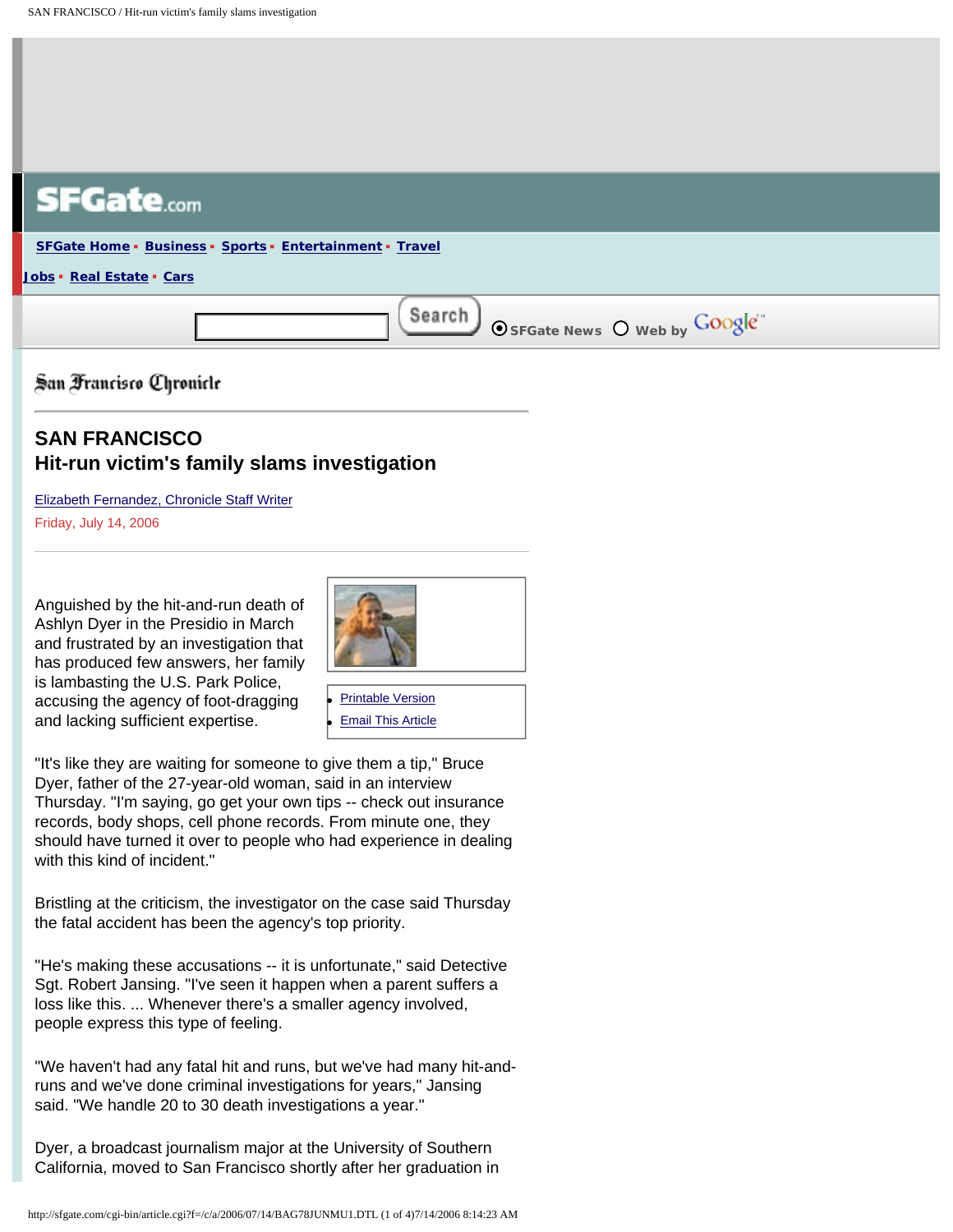2001. A volunteer with the San Francisco Ballet, she worked in the retail industry, most recently as a buyer for Red Envelope, an Internet gift company.

An accomplished athlete who was training for a marathon, she was struck by a vehicle at around 7 a.m. on March 2 while running on Washington Boulevard near Kobbe Avenue in the Presidio. A park maintenance worker found her shortly after, lying unconscious in a ditch off the roadway.

Dyer was taken to the hospital in critical condition. She was taken off life support March 12, and her organs, including her heart, liver, kidney and pancreas, were donated.

According to the San Francisco medical examiner, the cause of death was "multiple blunt force injuries." In its report completed in May, the medical examiner's office found that Dyer sustained numerous profound injuries to her head, neck, torso, arms and legs.

A \$20,000 reward posted by the city was increased to \$50,000 by the family.

Disheartened by what they consider a lack of progress on the case, Dyer's parents, Bruce and Marsha Dyer, recently hired a private investigator. They say he learned of possible evidence of glass and green paint found on Dyer's clothing that might point to the involvement of a government vehicle.

"Our private eye said that if there was enough (paint), they could tell the year and the make of the vehicle," Bruce Dyer said. "The question becomes why have they not been sharing this information? We want to know if the paint matches any of the vehicles in the Presidio."

The Dyers, who split their time between Phoenix and Manhattan Beach (Los Angeles County), where they raised their three daughters, returned Monday to San Francisco, visiting the site of the car accident. They also met with the park police but left disappointed.

"Part of my disenchantment is that we thought that after this big meeting we would walk away with a lot more information," he said.

Bruce Dyer said he was under the impression that the FBI wanted to take jurisdiction of the case. The FBI told The Chronicle on Thursday, however, that it is not interested in taking over the matter.

"The FBI was called into the investigation by the park police at the very start and our Evidence Response Team assisted with the collection of evidence," said FBI Special Agent LaRae Quy, the spokeswoman for the federal agency. "That evidence was forwarded to the FBI lab in Quantico, Va. Those results will be provided to the park police."

Jansing, the park police detective, said he participated via